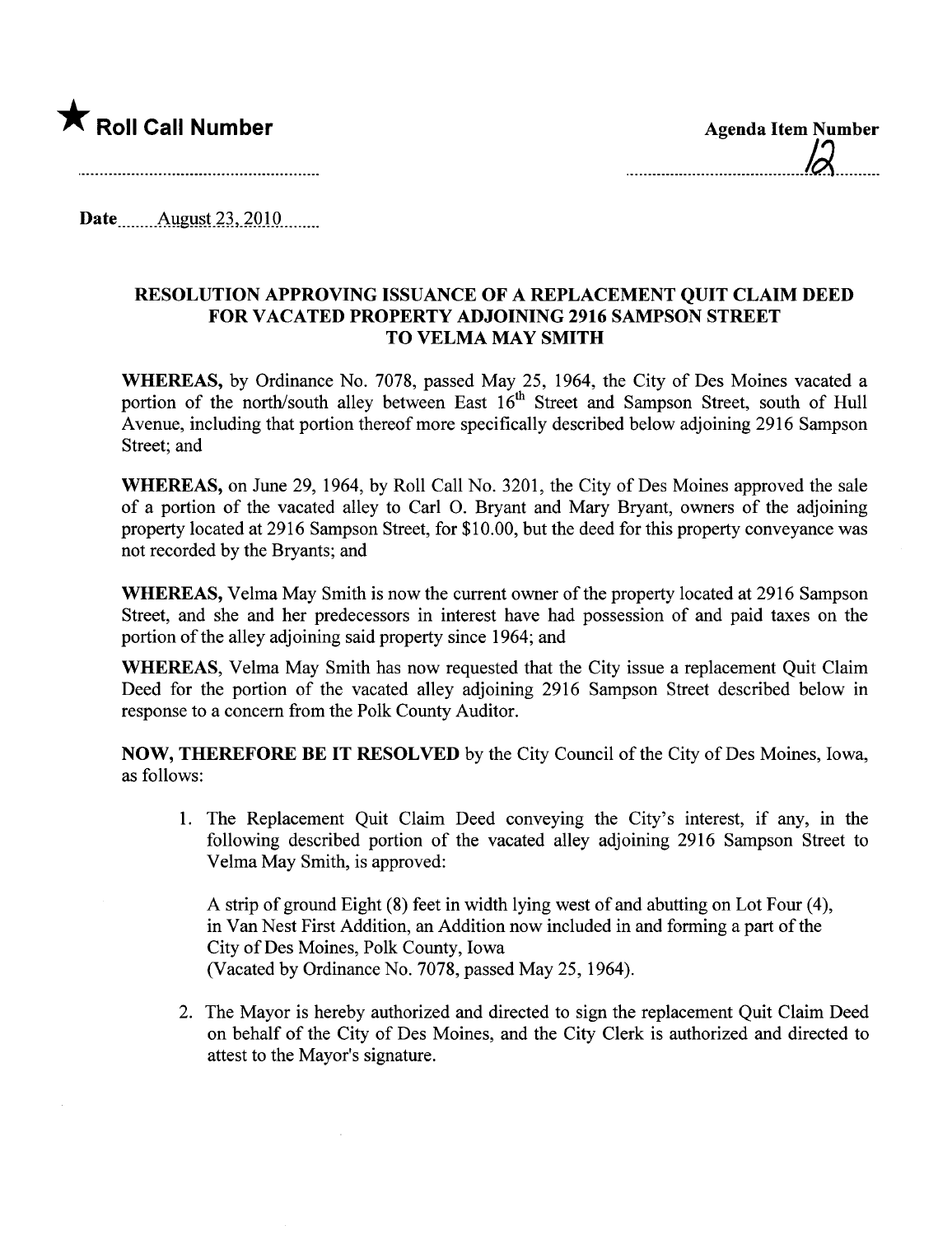| Roll Call Number |
|------------------|
|                  |

Agenda Item Number  $10$ 

Date **Manual** August 23, 2010

3. The City Clerk is further authorized and directed to forward the original of the deed and a certified copy of this Resolution, to the Real Estate Division of the Engineering Department for the purpose of causing said documents to be recorded and subsequent release to the grantee.

Moved by to adopt.

APPROVED AS TO FORM:<br>Ulenna K. hank  $\mathbb{R}^2$ 

Glenna K. Frank Assistant City Attorney

| arn                   |             |             |             |                                                                   |                                                                                                      |
|-----------------------|-------------|-------------|-------------|-------------------------------------------------------------------|------------------------------------------------------------------------------------------------------|
| <b>COUNCIL ACTION</b> | <b>YEAS</b> | <b>NAYS</b> | <b>PASS</b> | <b>ABSENT</b>                                                     | <b>CERTIFICATE</b>                                                                                   |
| <b>COWNIE</b>         |             |             |             |                                                                   |                                                                                                      |
| <b>COLEMAN</b>        |             |             |             |                                                                   | I, DIANE RAUH, City Clerk of said City hereby                                                        |
| <b>GRIESS</b>         |             |             |             |                                                                   | certify that at a meeting of the City Council of<br>said City of Des Moines, held on the above date, |
| <b>HENSLEY</b>        |             |             |             |                                                                   | among other proceedings the above was adopted.                                                       |
| <b>MAHAFFEY</b>       |             |             |             |                                                                   |                                                                                                      |
| <b>MEYER</b>          |             |             |             |                                                                   | IN WITNESS WHEREOF, I have hereunto set my                                                           |
| <b>MOORE</b>          |             |             |             | hand and affixed my seal the day and year first<br>above written. |                                                                                                      |
| <b>TOTAL</b>          |             |             |             |                                                                   |                                                                                                      |
| <b>MOTION CARRIED</b> |             |             |             | <b>APPROVED</b>                                                   |                                                                                                      |
|                       |             |             |             | <b>Mayor</b>                                                      | <b>City Clerk</b>                                                                                    |